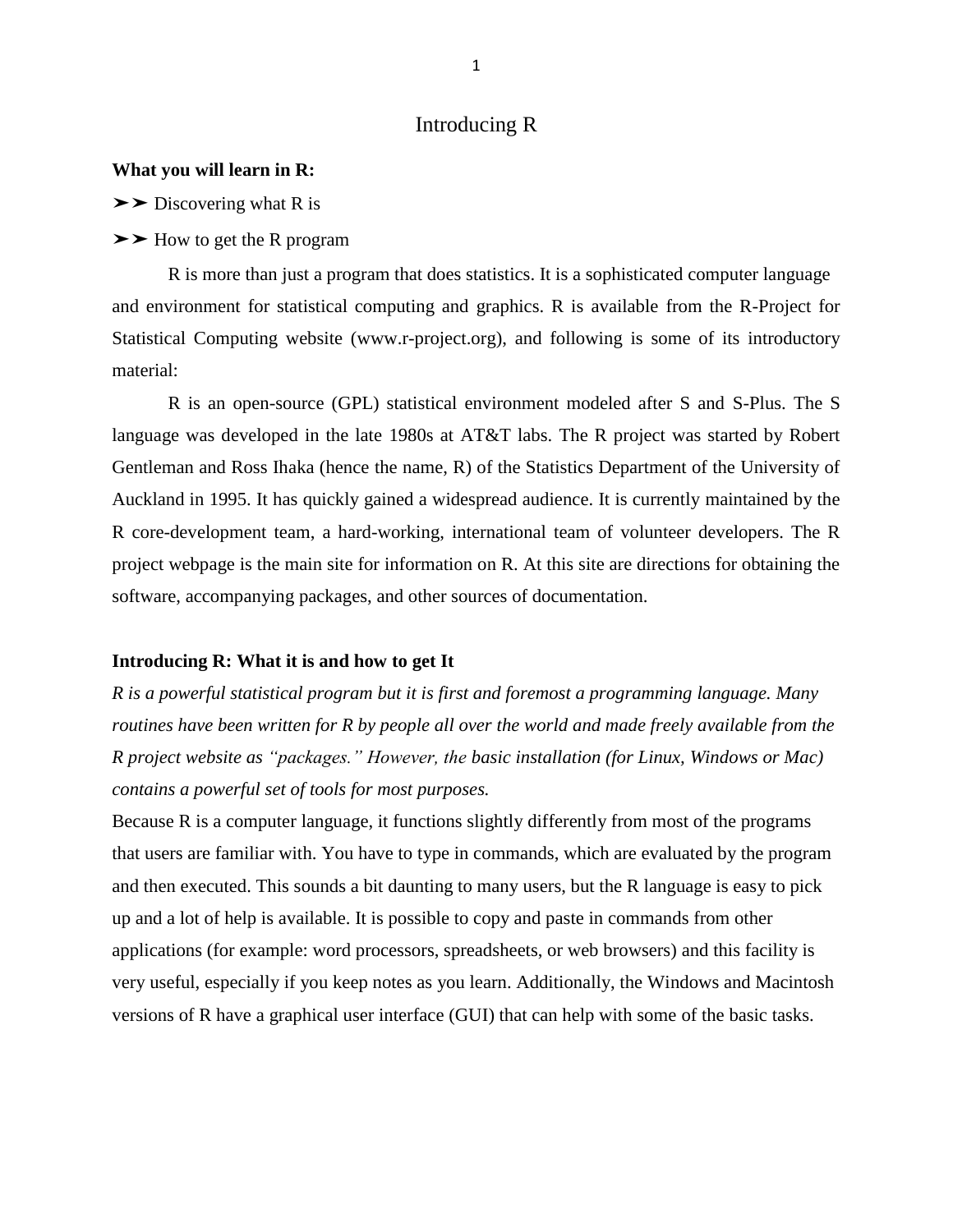**[ WARNING:** Beware when copying and pasting commands into R from other applications; R can't handle certain auto formatting characters such as en-dashes or smart quotes.]

R can deal with a huge variety of mathematical and statistical tasks, and many users find that the basic installation of the program does everything they need. However, many specialized routines have been written by other users and these libraries of additional tools are available from the R website. If you need to undertake a particular type of analysis, there is a very good chance that someone before you also wanted to do that very thing and has written a package that you can download to allow you to do it.

R is open source, which means that it is continually being reviewed and improved. R runs on most computers—installations are available for Windows, Macintosh, and Linux. It also has good interoperability, so if you work on one computer and switch to another you can take your work with you.

R handles complex statistical approaches as easily as more simple ones. Therefore once you know the basics of the R language, you can tackle complex analyses as easily as simple ones (as usual it is the interpretation of results that can be the really hard bit).

# **Getting the hang of R:**

R is unlike most current computer programs in that you must type commands into the console window to carry out most tasks you require. Throughout the text, the use of these commands is illustrated, which is indeed the point of the book.

Where a command is illustrated in its basic form, you will see a fixed width font to mimic the R display like so:

# help.start()

When the use of a particular command is illustrated, you will see the user-typed input illustrated by beginning the lines with the  $>$  character, which mimics the cursor line in the R console window like so:

$$
> data1 = c(3, 5, 7, 5, 3, 2, 6, 8, 5, 6, 9)
$$

Lines of text resulting from your actions are shown without the cursor character, once again mimicking the output that you would see from R itself: